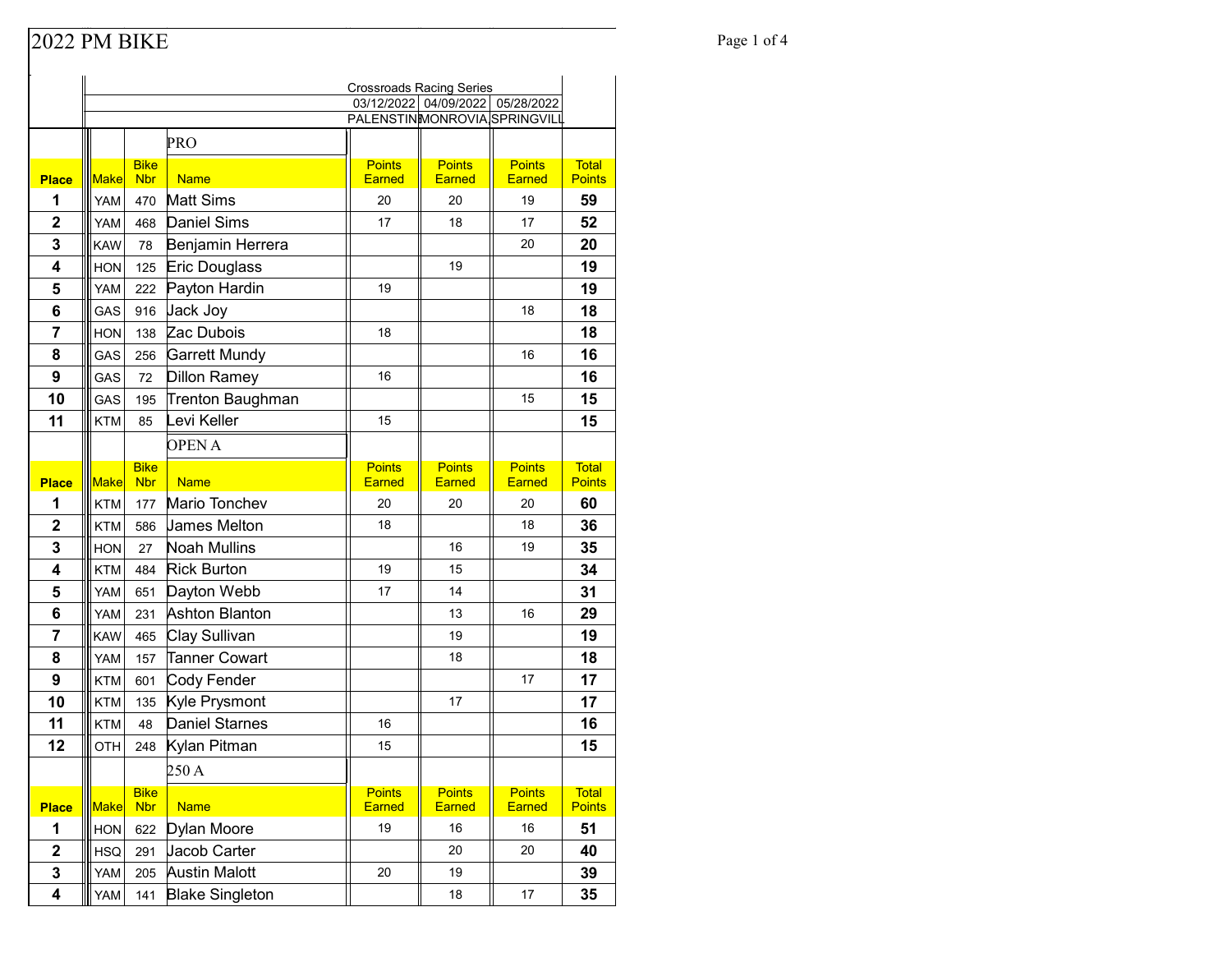## Page 2 of 4

|                | <b>Crossroads Racing Series</b>                                  |                           |                        |                                |                                |                                |                               |
|----------------|------------------------------------------------------------------|---------------------------|------------------------|--------------------------------|--------------------------------|--------------------------------|-------------------------------|
|                | 03/12/2022 04/09/2022 05/28/2022<br>PALENSTINMONROVIA SPRINGVILL |                           |                        |                                |                                |                                |                               |
|                |                                                                  |                           |                        |                                |                                |                                |                               |
|                |                                                                  |                           | 250A                   |                                |                                |                                |                               |
| <b>Place</b>   | <b>Make</b>                                                      | <b>Bike</b><br><b>Nbr</b> | <b>Name</b>            | <b>Points</b><br><b>Earned</b> | <b>Points</b><br><b>Earned</b> | <b>Points</b><br>Earned        | <b>Total</b><br><b>Points</b> |
| 5              | <b>KTM</b>                                                       | 48                        | Daniel Starnes         |                                | 15                             | 18                             | 33                            |
| 6              | KTM                                                              | 906                       | Alan Anderson          |                                |                                | 19                             | 19                            |
| $\overline{7}$ | YAM                                                              | 247                       | <b>Bryan Schealin</b>  | 18                             |                                |                                | 18                            |
| 8              | <b>KTM</b>                                                       | 930                       | Gage Watkins           |                                | 17                             |                                | 17                            |
| 9              | <b>OTH</b>                                                       | 111                       | Levi Ward              | 17                             |                                |                                | 17                            |
| 10             | KTM                                                              | 413                       | Dwight Douglas         |                                | 14                             |                                | 14                            |
| 11             | <b>BET</b>                                                       | 312                       | <b>Ben Jones</b>       |                                | 13                             |                                | 13                            |
|                |                                                                  |                           | VET A                  |                                |                                |                                |                               |
|                |                                                                  | <b>Bike</b>               |                        | <b>Points</b>                  | <b>Points</b>                  | <b>Points</b>                  | <b>Total</b>                  |
| <b>Place</b>   | <b>Make</b>                                                      | <b>Nbr</b>                | <b>Name</b>            | <b>Earned</b>                  | <b>Earned</b>                  | Earned                         | <b>Points</b>                 |
| 1              | YAM                                                              | 306                       | <b>Brandon Cook</b>    | 19                             | 19                             | 19                             | 57                            |
| $\mathbf 2$    | <b>KAW</b>                                                       | 215                       | Tyler Ault             |                                | 20                             | 20                             | 40                            |
| 3              | SUZ                                                              | 252                       | <b>Blake Beckmann</b>  | 20                             |                                |                                | 20                            |
| 4              | <b>YAM</b>                                                       | 921                       | <b>Justin Childers</b> |                                |                                | 18                             | 18                            |
|                |                                                                  |                           | <b>SENIOR A</b>        |                                |                                |                                |                               |
| <b>Place</b>   | <b>Make</b>                                                      | <b>Bike</b><br><b>Nbr</b> | <b>Name</b>            | <b>Points</b><br><b>Earned</b> | <b>Points</b><br><b>Earned</b> | <b>Points</b><br><b>Earned</b> | <b>Total</b><br><b>Points</b> |
| 1              | YAM                                                              | 131                       | Thomas Grundsman       | 18                             | 19                             | 19                             | 56                            |
| $\mathbf{2}$   | YAM                                                              | 176                       | David Stutzman         |                                | 18                             | 17                             | 35                            |
| 3              | <b>KTM</b>                                                       | 49                        | Darren Buffo           |                                | 20                             |                                | 20                            |
| 4              | KTM                                                              | 210                       | <b>Steve Endres</b>    |                                |                                | 20                             | 20                            |
| 5              | KTM                                                              | 506                       | Rob Lynch              | 20                             |                                |                                | 20                            |
| 6              | OTH                                                              | 217                       | Jeremy Pitman          | 19                             |                                |                                | 19                            |
| $\overline{7}$ | <b>KTM</b>                                                       | 905                       | Nathan Dimiceli        |                                |                                | 18                             | 18                            |
|                |                                                                  |                           | <b>SUPER SRA</b>       |                                |                                |                                |                               |
|                |                                                                  | <b>Bike</b>               |                        | <b>Points</b>                  | <b>Points</b>                  | <b>Points</b>                  | Total                         |
| <b>Place</b>   | Make                                                             | <b>Nbr</b>                | <b>Name</b>            | <b>Earned</b>                  | <b>Earned</b>                  | <b>Earned</b>                  | <b>Points</b>                 |
| 1              | YAM                                                              | 99                        | Kevin Sharpe           |                                |                                | 20                             | 20                            |
| $\mathbf 2$    | YAM                                                              | 562                       | Eric Voight            |                                | 20                             |                                | 20                            |
| 3              | <b>BET</b>                                                       | 71                        | Mark Jones             |                                | 19                             |                                | 19                            |
|                |                                                                  |                           | <b>OPEN B</b>          |                                |                                |                                |                               |
| <b>Place</b>   | Make                                                             | <b>Bike</b><br><b>Nbr</b> | <b>Name</b>            | <b>Points</b><br>Earned        | <b>Points</b><br>Earned        | <b>Points</b><br>Earned        | <b>Total</b><br>Points        |
| 1              | <b>KTM</b>                                                       | 139                       | Ryder Marshall         |                                | 20                             | $17\,$                         | 37                            |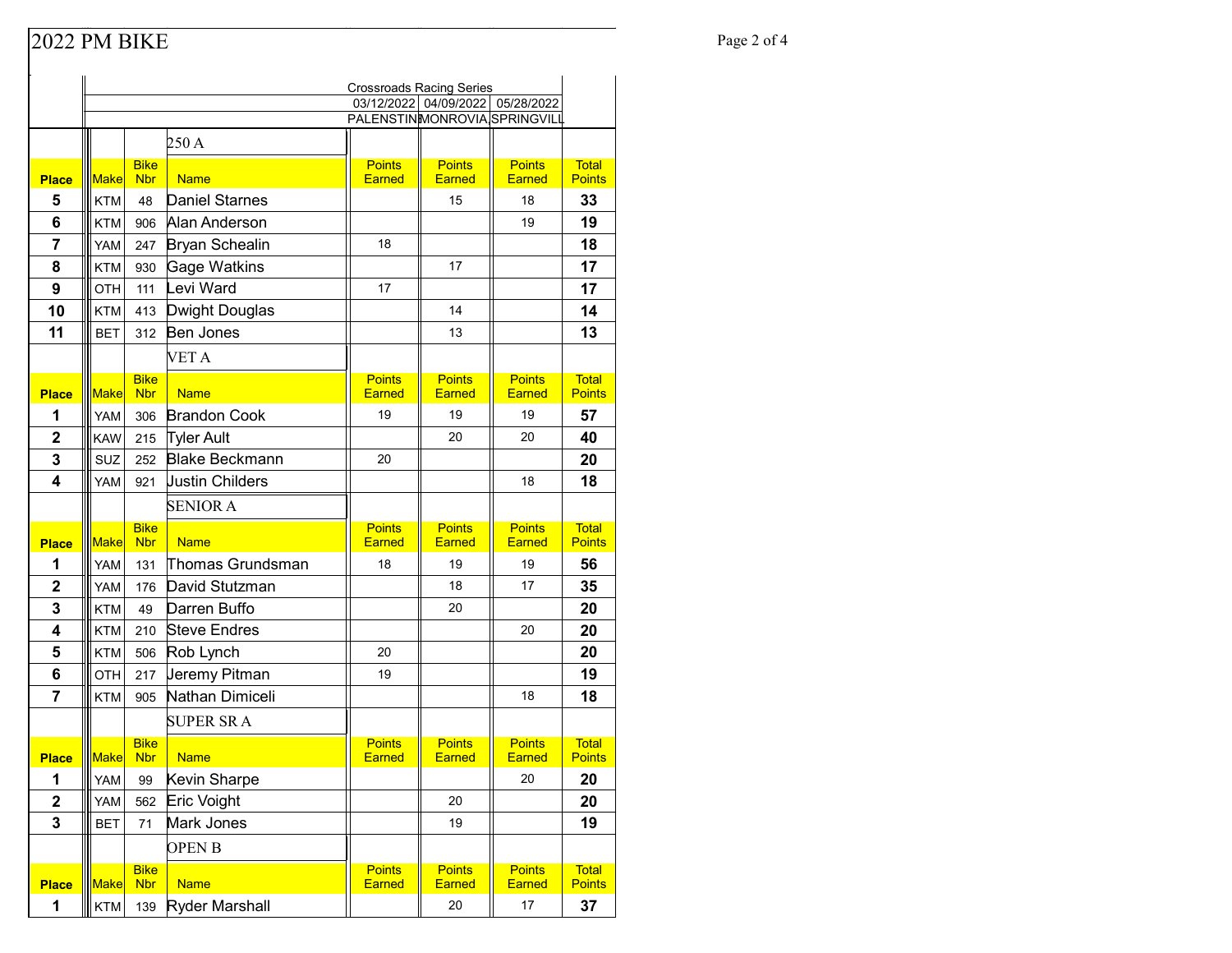## Page 3 of 4

|                         | <b>Crossroads Racing Series</b>                                     |                           |                               |                                |                                |                                |                               |
|-------------------------|---------------------------------------------------------------------|---------------------------|-------------------------------|--------------------------------|--------------------------------|--------------------------------|-------------------------------|
|                         | 03/12/2022 04/09/2022<br>05/28/2022<br>PALENSTINMONROVIA SPRINGVILL |                           |                               |                                |                                |                                |                               |
|                         |                                                                     |                           |                               |                                |                                |                                |                               |
|                         |                                                                     |                           | <b>OPENB</b>                  |                                |                                |                                |                               |
| <b>Place</b>            | Make                                                                | <b>Bike</b><br><b>Nbr</b> | <b>Name</b>                   | <b>Points</b><br><b>Earned</b> | <b>Points</b><br><b>Earned</b> | <b>Points</b><br><b>Earned</b> | <b>Total</b><br><b>Points</b> |
| $\mathbf{2}$            | KTM                                                                 | 188                       | <b>Wade Tucker</b>            |                                |                                | 20                             | 20                            |
| 3                       | YAM                                                                 | 636                       | Jeremy Frailey                | 20                             |                                |                                | 20                            |
| $\overline{\mathbf{4}}$ | YAM                                                                 | 12                        | Aaron Hart                    |                                |                                | 19                             | 19                            |
| 5                       | OTH                                                                 | 722                       | Ty Tuner                      | 19                             |                                |                                | 19                            |
| 6                       | <b>KAW</b>                                                          | 155                       | Jadyn Motsinger               |                                |                                | 18                             | 18                            |
| $\overline{7}$          | YAM                                                                 | 369                       | Cody Southgate                |                                |                                | 16                             | 16                            |
| 8                       | YAM                                                                 | 118                       | Dylan Boyd                    |                                |                                | 15                             | 15                            |
|                         |                                                                     |                           | 250 B                         |                                |                                |                                |                               |
|                         |                                                                     | <b>Bike</b>               |                               | <b>Points</b>                  | <b>Points</b>                  | <b>Points</b>                  | <b>Total</b>                  |
| <b>Place</b>            | <b>Make</b>                                                         | <b>Nbr</b>                | <b>Name</b>                   | <b>Earned</b>                  | <b>Earned</b>                  | <b>Earned</b>                  | <b>Points</b>                 |
| 1<br>$\overline{2}$     | YAM                                                                 | 178                       | <b>Alex Noel</b>              | 19                             | 11                             | 19                             | 49                            |
| 3                       | <b>HON</b>                                                          | 985                       | Devon Tuttle                  | 16<br>20                       | 14                             | 17                             | 47<br>40                      |
| $\overline{\mathbf{4}}$ | <b>KTM</b>                                                          | 221                       | Eddie Kelley lii<br>Zach Dove |                                | 20<br>19                       | 20                             |                               |
| 5                       | YAM<br>YAM                                                          | 420                       | Koby Stutzman                 |                                | 16                             | 18                             | 39<br>34                      |
| 6                       | YAM                                                                 | 498<br>908                | <b>Riley Burton</b>           | 17                             | 15                             |                                | 32                            |
| 7                       | KTM                                                                 | 918                       | Dimetrie Lauy                 | 18                             | 13                             |                                | 31                            |
| 8                       | <b>KTM</b>                                                          | 528                       | George Becker                 | 15                             | 10                             |                                | 25                            |
| 9                       | YAM                                                                 | 21                        | Reece Frankford               |                                | 18                             |                                | 18                            |
| 10                      | <b>HON</b>                                                          | 919                       | Tanner Kotterman              |                                | 17                             |                                | 17                            |
| 11                      | HSQ                                                                 | 505                       | <b>Brent Swango</b>           |                                |                                | 16                             | 16                            |
| 12                      | YAM                                                                 | 260                       | <b>Sam Peters</b>             |                                | 12                             |                                | 12                            |
| 13                      | YAM                                                                 | 31                        | Eyan Perry                    |                                | 9                              |                                | 9                             |
|                         |                                                                     |                           | VET B                         |                                |                                |                                |                               |
|                         |                                                                     | <b>Bike</b>               |                               | <b>Points</b>                  | <b>Points</b>                  | <b>Points</b>                  | <b>Total</b>                  |
| <b>Place</b>            | <b>Make</b>                                                         | <b>Nbr</b>                | <b>Name</b>                   | <b>Earned</b>                  | <b>Earned</b>                  | <b>Earned</b>                  | <b>Points</b>                 |
| 1                       | YAM                                                                 | 799                       | <b>Jay Pixley</b>             | 20                             | 19                             | 20                             | 59                            |
| $\mathbf 2$             | <b>KTM</b>                                                          | 520                       | Mike Koch                     |                                | 20                             | 18                             | 38                            |
| 3                       | YAM                                                                 | 974                       | <b>Jeff Henderson</b>         |                                |                                | 19                             | 19                            |
| 4                       | <b>HSQ</b>                                                          | 421                       | Nick Watterson                |                                | 18                             |                                | 18                            |
|                         |                                                                     |                           | <b>SENIOR B</b>               |                                |                                |                                |                               |
| <b>Place</b>            | Make                                                                | <b>Bike</b><br><b>Nbr</b> | <b>Name</b>                   | <b>Points</b><br><b>Earned</b> | <b>Points</b><br><b>Earned</b> | <b>Points</b><br><b>Earned</b> | <b>Total</b><br><b>Points</b> |
| 1                       | HON                                                                 | 920                       | <b>Brian Robey</b>            | 20                             | 20                             | 20                             | 60                            |